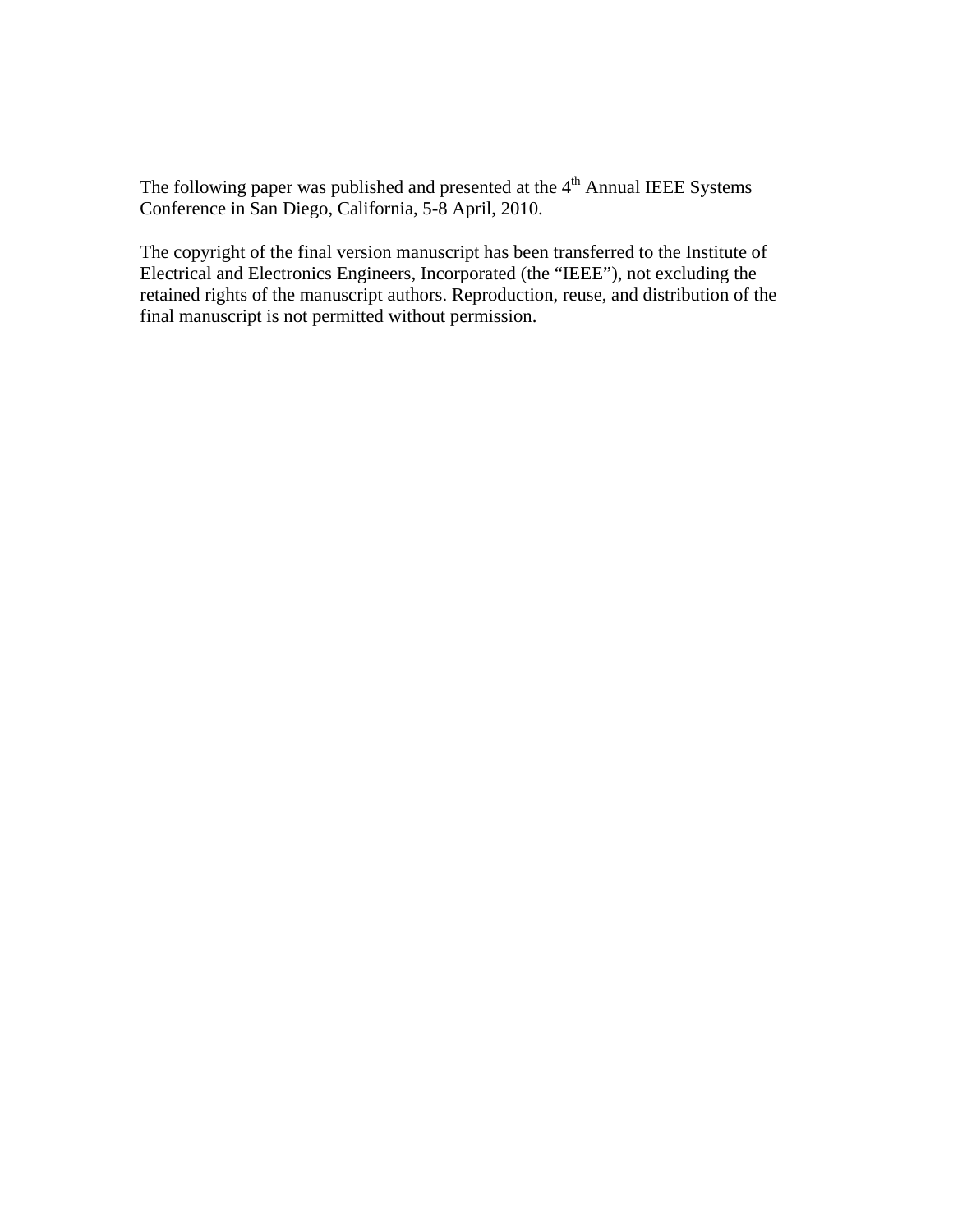# A Methodological Comparison of Monte Carlo Simulation and Epoch-Era Analysis for Tradespace Exploration in an Uncertain Environment

Andrew A. Rader, Adam M. Ross, and Donna H. Rhodes Systems Engineering Advancement Research Initiative (SEAri), Engineering Systems Division Massachusetts Institute of Technology 77 Massachusetts Avenue, Building E38-572 Cambridge, MA 02139

http://seari.mit.edu

*Abstract – This paper examines uncertainty in design and traditional methods of accounting for it, while developing a methodological comparison of Monte Carlo Simulation (MCS) and Epoch-Era Analysis (EEA). Particular focus is placed on the way by which MCS and EEA handle uncertainty from both endogenous sources (i.e., those arising from modeling design and performance), and from exogenous sources such as requirements definition and the particularities of an uncertain future. The applicability of each approach is examined, along with the inherent assumptions, the information required for implementation, and the relative strengths and weaknesses. The contexts under which one method offers particular advantages in terms of quantifying, propagating, or visualizing uncertainty over the other are highlighted. Furthermore, we examine the potential for hybrid methods that combine the strengths of both MCS and EEA. Examples applications particularly suited to MCS, EEA, and a hybrid MCS/EEA method are presented.* 

*Keywords – Monte Carlo Simulation, Epoch-Era Analysis, Risk, Uncertainty, Conceptual Design, Methodological Comparison* 

# I. INTRODUCTION

Conceptual design is plagued by myriad sources of uncertainty arising from design requirements and constraints, the economic and political environment, and unknowns in the performance of the design itself. Despite this uncertain future environment, designers have traditionally assumed stable environments to frame their solutions and decisions. However, since the principal objective of design is to maximize value (a contextual, multi-dimensional, and dynamic concept including multi-stakeholder utility and cost), the quantification of uncertainty is essential to enable a comparison of alternative system concepts at an early stage.

This paper develops a methodological comparison of Monte Carlo Simulation (MCS) and Epoch-Era Analysis (EEA) as methods to quantify and propagate uncertainty. MCS was developed during the 1940s to harness computer simulation to examine probabilistic outcomes in uncertain environments, and has become one of the most widely used methods for finding computational solutions to problems that are difficult to solve analytically [1]. EEA is a relatively new approach that provides a structured way to consider the impact of context changes over a system's dynamic life cycle [2].

We examine MCS and EEA with particular emphasis on their scope, assumptions, strengths and weaknesses, and their

applicability to tradespace exploration, in order to clarify these methods for designers familiar with one or the other. We highlight the conditions under which one method offers particular advantages over the other. Furthermore, we examine the potential for hybrid methods that incorporate the strengths of each approach. We also present example applications that are particularly suitable to MCS (landing distance on a contaminated runway), EEA (satellite radar), and a hybrid MCS/EEA approach (space tug).

# *A. Types and Levels of Uncertainty*

Uncertainties arise from both endogenous and exogenous sources. An example of an endogenous source of uncertainty is our inability to quantify or predict a system's performance before it is actually built. Such "model uncertainties" or "design uncertainties" are inherent whenever we use imperfect mathematical models to describe a real-world system and often persist in spite of having historical performance data.

Exogenous sources of uncertainty include the political and economic environment (e.g., will the system still be viable and for how long?), competition, emergent technologies, and changes in the system operation environment. Exogenous uncertainties also include unknowns in design requirements and constraints (e.g., what will we actually need the system to do?). Panetta and Hastings suggest that failure to adequately identify user requirements may result in 60-80% of all system errors [3].

# *B. Historical Methods for Dealing with Uncertainty*

Since the ballistic missile programs of the 1950s, systems engineers have developed qualitative, semi-quantitative, and quantitative methods in an attempt to account for uncertainty. Qualitative means of risk assessment can involve ranking or plotting the relative likelihood and cost of failure or sorting potential systems into buckets of "low risk", "medium risk", "high risk", and "uncertain risk" [4, 5]. Qualitative uncertainty management also includes "futures techniques" (e.g., Morphological Analysis, Delphi method, Scenario planning), which seek to forecast likely future events, or capture all possible futures.

Semi-quantitative methods include categorical scales, such as the technology readiness levels (TRLs) 1 to 9 used by NASA to quantify risk based on technological maturity and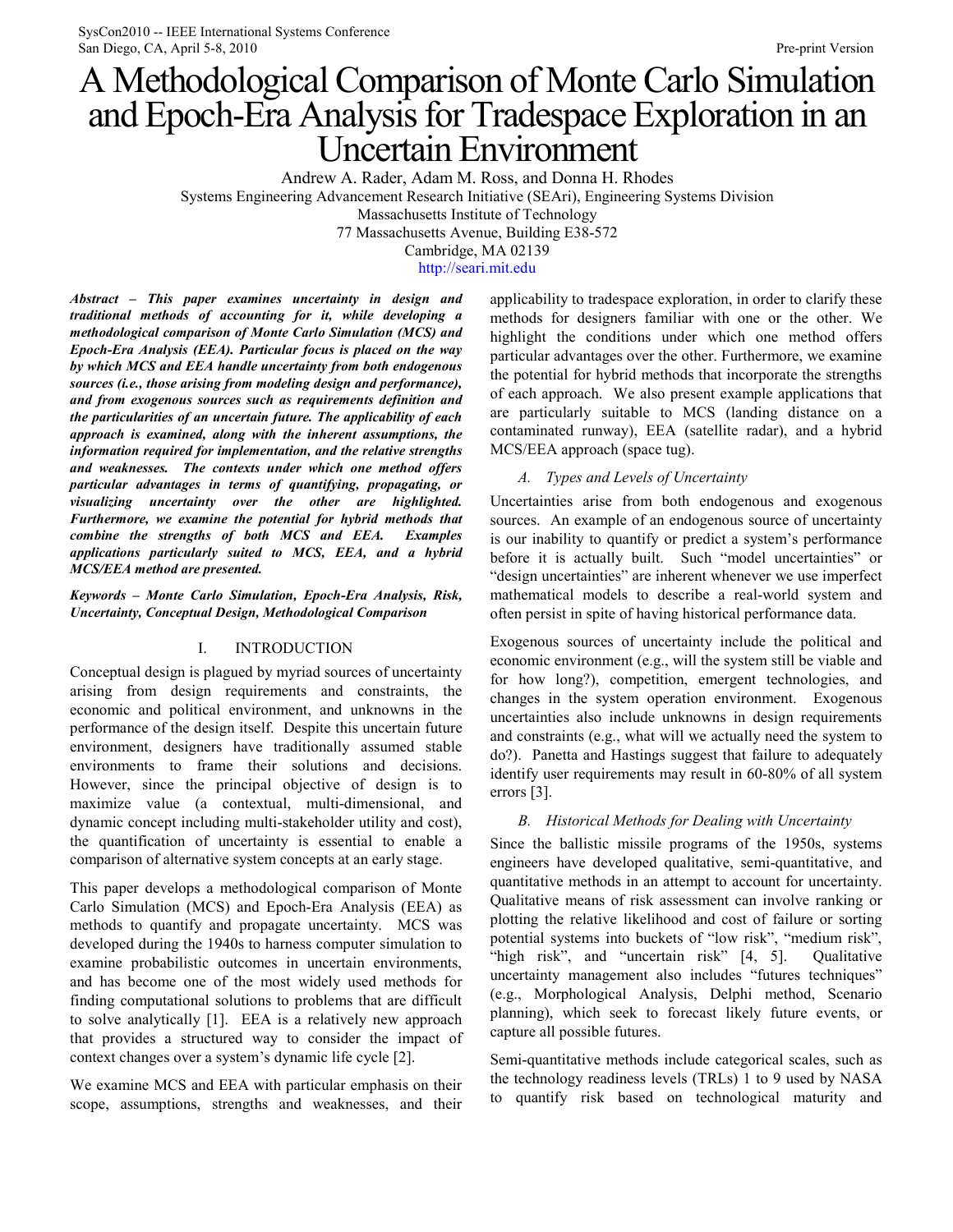experience [6], and margins, the systematic estimation of parameters based on historical data. An example margin, developed by the American Institute of Aeronautics and Astronautics (AIAA), allows the designer to estimate the likely increase of spacecraft mass during the design process due to uncertainty [7]. Similar margins have been developed for estimates ranging from project cost to lines of computer code [8]. Semi-quantitative methods can also be used to generate estimates (initial conditions) to be carried forward in quantitative uncertainty propagation.

Quantitative engineering methods of categorizing uncertainty were originally adapted from economics research, where strategies had been developed so that investors could maximize returns given uncertain future trends [9, 10]. Most quantitative methods seek to generate statistical functions that correspond to a distribution of outcomes (i.e., probability density functions or PDFs) [11]. The decision maker can then isolate designs corresponding to confidence intervals depending on their risk aversion (e.g., 90%, 95%, or 99%).

Among the many quantitative methods for assessing uncertainty, some of the most commonly applied include Probabilistic Risk Assessment (PRA), Fault Tree Analysis (FTA), Extreme Conditions Analysis, Hazards Analysis (HA), and Failures Modes and Effects Analysis (FMEA). These quantitative methods can yield powerful insights, but they are highly sensitive to assumed probabilities and they are unlikely to account for all possible events. For example, PRA was favored by NASA until it was largely dropped after the Apollo 1 fire when it was discovered to be generating unreliable failure estimates [6]. Additionally, these methods generally seek to produce a single estimate of risk rather than a continuous probability distribution. This makes them more suitable for direct comparison than for visualizing uncertainty distributions across alternatives (e.g., using tradespace exploration).

# II. OVERVIEW OF MONTE CARLO SIMULATION

Monte Carlo Simulation is a class of computational algorithms that relies on repeated (pseudo) random sampling from probability distributions to produce hundreds or thousands of possible outcomes instead of a few discrete scenarios. This allows it to approximate numerical solutions for problems that are difficult to solve analytically. Effectively, MCS seeks to answer the question: *what is the expected outcome distribution given known systematic uncertainties?*

MCS has been applied across a wide range of domains [5]. Indeed, so many variations of MCS exist that they defy a single condition for suitability [12].

The general MCS process is outlined in Fig. 1. First, M random samples of the N uncertain input variables are generated according to their specific probability distributions. Then, M sets of each output variable are deterministically calculated based on each set of randomly sampled input values. Finally, the resulting output probability density function(s) (PDF) or cumulative distribution function(s) (CDF) can be aggregated (or plotted as a tradespace), whereby the expected system performance can be assessed [11].



Fig. 1. Monte Carlo Simulation Process

Although a powerful tool, MCS does have some limitations. First, it is unlikely to capture all sources of uncertainty, and its results are highly sensitive to the input. Exogenous uncertainties are notoriously difficult to capture, particularly those with temporal qualities. While it would be theoretically possible to simulate all possible futures, this becomes both computationally and conceptually more difficult as the future becomes more uncertain, and future uncertainties are often better captured using a temporally structured approach like that offered by EEA.

Second, since a separate distribution is required for each uncertain input, accurate representation of the uncertainties in question can require a large number of samples [4]. The generation of many variables over a large tradespace can exacerbate this computational demand. For example, hundreds of physics-based equations are required for something approaching accurate spacecraft design [8]. This can be mitigated with Subset Simulation, a Markov Chain Monte Carlo (MCMC) method that focuses on the low probability tail regions where uncertainties are likely to have the largest impact [13].

# *A. Example MCS Application: Landing Distance on Contaminated Runways*

Monte Carlo Simulation is especially well suited to problems involving many input uncertainties that can be categorized by known or estimable distributions. An illustrative example application is estimating the landing distance on runways contaminated with rain, snow, or ice.

Historically, pilot manuals have instructed that 15% should be added to the landing distance estimate for rain or 30% for snow or ice, without accounting for the actual measurable friction on the runway in question [14]. These margins, derived from expert opinion, fail to adequately account for the diverse variables involved. For example, the friction resulting from thick ice coverage can increase the required runway length by as much as an order of magnitude, whereas a thick covering of snow can potentially decrease landing distance by increasing drag on the landing gear [15]. Other uncertainties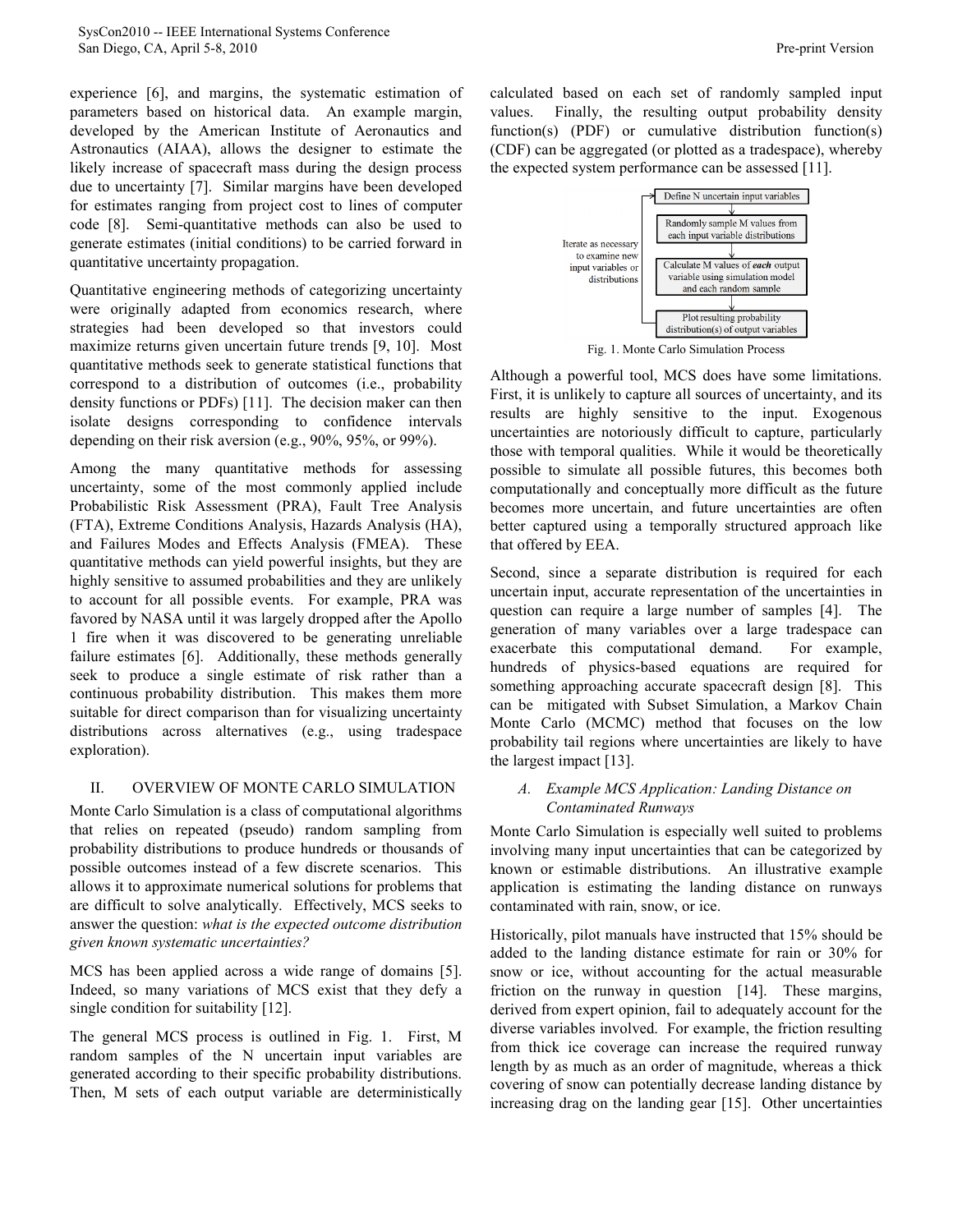SysCon2010 -- IEEE International Systems Conference San Diego, CA, April 5-8, 2010

interact in a dynamic fashion to further complicate the problem (see Fig. 2 for a description of inputs and model of the problem).

The degree of information we have about each of these input variables determines how we choose to model their input probabilities for sampling (i.e., normal distribution, rectangular distribution, or other type). Note that although the terrain surrounding the runway has little impact on the landing distance *per se*, it is the primary driver of damage (i.e., the risk) should the actual landing distance exceed the runway available.



Fig. 2. Landing distance simulation includes a large number of unknowns

We can directly measure the situational inputs (including the local friction, if a runway friction cart is available [15]), although these are subject to spatial and temporal fluctuation and are better represented by a distribution. The dynamic inputs are theoretically measurable on a case-by-case basis. As a fallback, we can sample from a probability distribution of historic data, or specifically examine upper or lower limits.

Given distributions of the dynamic, geographic, and situational inputs, we can sample values and run the dynamic model for large number of trials to generate an estimated output probability distribution of landing distance. From these output distributions, we can estimate overshoot rates and safety margins for airports conducting operations for a given set of conditions, or for aircraft operators landing at specific airports. Alternatively, such a model could be used by pilots before an actual landing to estimate the length of runway required.

# III. OVERVIEW OF EPOCH-ERA ANALYSIS

Epoch-Era Analysis (EEA) has been developed as a computational scenario planning method that provides a structured way to analyze the temporal system value environment [1]. EEA decomposes the lifecycle of a system (comprising an "era") into sequential epochs that each have fixed context and value expectations (see Fig. 3). Each epoch is parameterized by an epoch vector that defines its start time, duration, value expectation, and the key exogenous factors describing the epoch context. Effectively, EEA seeks to answer the question: *what is the expected value distribution given an uncertain future environment?*

The application of Epoch-Era Analysis consists of four steps:

- 1. Multi-stakeholder value definitions;
- 2. Epoch enumeration;

3. Era construction, comprising: (a) era duration specification, (b) epoch duration specification, (c) establishment of epoch transition logic, and (d) epoch sampling [16].

4. Value-based comparison of competing designs across eras (using a method such as tradespace exploration).



Fig. 3. An era spanning a system lifecycle is subdivided into epochs which define alternative future value expectations and contexts

EEA provides a structured framework that describes the value of a system over time given future uncertainties [2]. It can guide the analysis of utility-cost tradeoffs among alternatives by assisting in the evaluation of competing designs given alternative possible futures (eras) using existing methods, such as Multi-Attribute Tradespace Exploration (MATE) [10].

The epochs comprising a given era can either be pre-defined, "hand-picked" to fit imagined future scenarios of interest, or the process can be automated to construct eras from sets of possible epochs. An automatic selection can be random, based on a given set of conditions, or can be iterative, so that the selection of each subsequent epoch depends on the preceding one. The sequential ordering of the resulting epochs produces an emergent path dependence of value over time for each alternative (i.e., the optimal design strategy given an uncertain future may depend on the order of future events) [17].

EEA is particularly well suited to mental model building because it allows a designer to compare competing strategies in the face of uncertain future conditions (i.e., uncertainties of a temporal nature). For example, is higher value achieved by a strategy where a system can change to maintain value, or a passively value robust strategy that maintains satisfactory performance across diverse conditions?

# *A. Example EEA Application: Satellite Radar*

Space systems, being expensive to design, implement, and operate, are especially vulnerable to economic, political, and operational uncertainties. This makes them particularly suitable for analysis using EEA, as demonstrated by the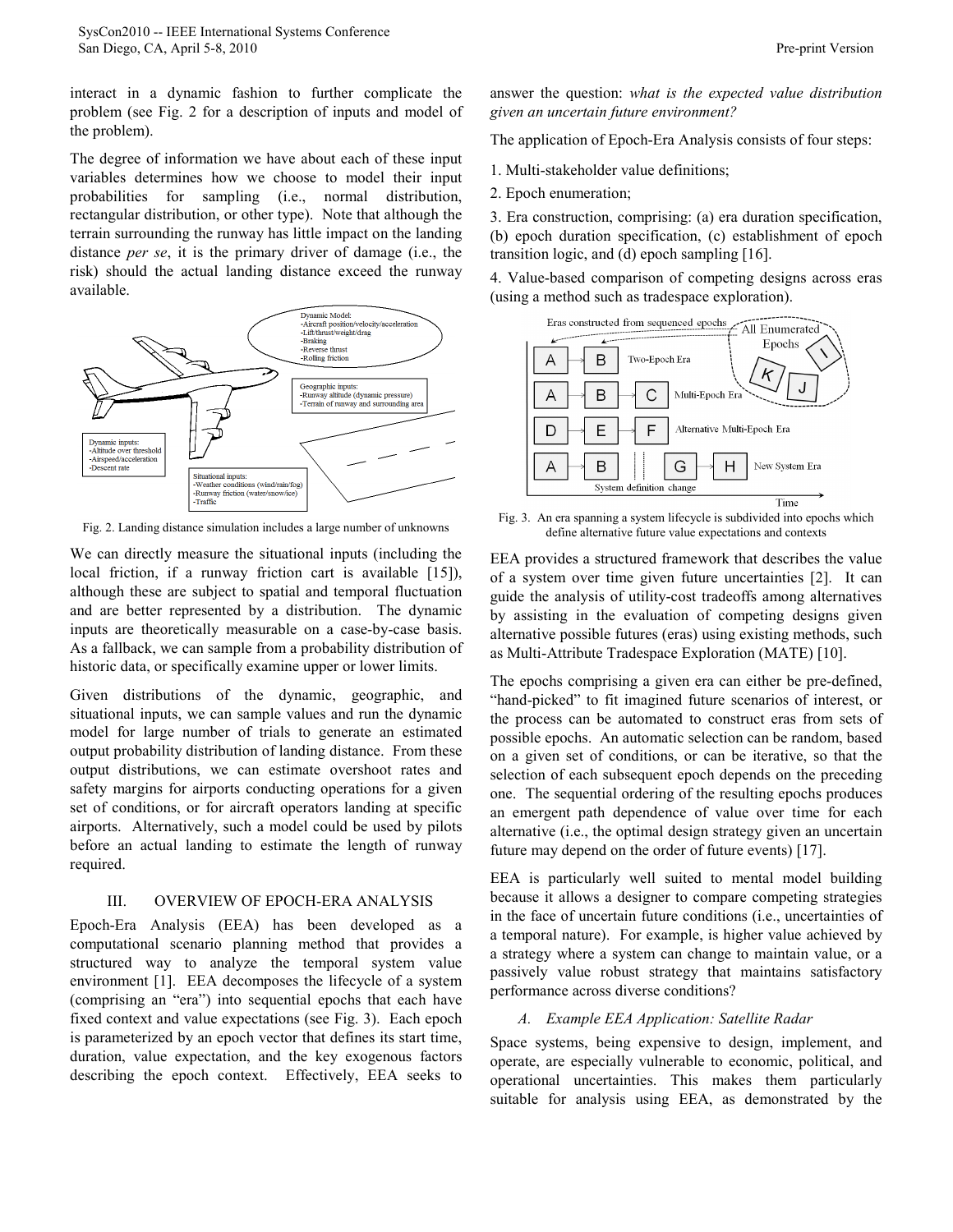Satellite Radar problem is presented in [16], [18], [19], and [20], and summarized below.

A model was developed to capture the key performance trades, while allowing the parametric exploration of a large set of designs within a large number of epochs. The endogenous system uncertainties were considered fixed (in contrast to the landing distance example), while exogenous variables such as user expectations, technology, communications infrastructure, collaborative assets, mission profiles, and threat of enemy jamming were varied in epoch enumeration.

In order to establish ranges for the exogenous variables, interviews were conducted with domain experts (steps 1 & 2 of EEA). The full factorial expansion of epoch variables yielded  $3 \times 3 \times 2 \times 2 \times 9 \times 2 = 648$  potential epochs (Table 1). Of the 648 possible epochs, 224 were randomly selected, and 21 were handpicked to correspond with likely scenarios.

TABLE I. EPOCH VARIABLES FOR THE SATELLITE RADAR CASE (ADAPTED FROM [16])

| <b>Exogenous epoch variables</b><br>(# enumerations) | <b>Enumerations</b>                                                                                           |
|------------------------------------------------------|---------------------------------------------------------------------------------------------------------------|
| Imaging vs. tracking utility<br>priorities (3)       | 1. Imaging $>$ Tracking<br>2. Imaging $=$ Tracking                                                            |
|                                                      | 3. Imaging $\leq$ Tracking                                                                                    |
| Radar technology (3)                                 | 1. Basic                                                                                                      |
|                                                      | 2. Medium                                                                                                     |
|                                                      | 3. Advanced                                                                                                   |
| Communications<br>Infrastructure (2)                 | 1. Air Force satellite communications<br>network (AFSCN)<br>2. Wideband global SATCOM (WGS) +<br><b>AFSCN</b> |
| Collaborative Assets (2)                             | Airborne intelligence, surveillance, and<br>reconnaissance (AISR) available? (1. yes<br>or $2$ , no)          |
| Operational plans (9)                                | 1 of 9 possible mission profiles                                                                              |
| Threat environment (2)                               | 1. Jamming present<br>2. No jamming                                                                           |

For era construction (step 3), overall era length was selected to be 20 years (a typical lifespan of a satellite program). Epoch length was specified based on the factors causing the epoch shifts. For example, whereas the satellite might be expected to confront new threat environments on short time scales, major infrastructure changes (e.g. fundamental mission changes requiring change in ground support) would take far longer.

Epoch transition logic (step 3c) was taken as random, with the sole exception that technology could never regress. Epochs were sampled (step 3d) using a computer-augmented morphological approach entailing direct assignment of epoch duration and ordering based on expert opinion in order to form seven eras [21]. Finally, these eras were analyzed (step 4) using MATE to facilitate a quantitative comparison of the designs with metrics such as Pareto Trace and Filtered Outdegree [22] [16]. The tradespace exploration allowed a visual comparison of the utility and cost tradeoffs of each

design during any epoch individually, and also across each era, to identify the key designs that would maintain value under uncertain possible futures.

# IV. DISCUSSION

While both MCS and EEA provide frameworks for propagating and evaluating uncertainty, they are nevertheless limited by assumptions made regarding the sources and nature of uncertainty (i.e., the model inputs derived from historical data, expert opinion, simulation, or some other method) [6].

Within these limitations, MCS and EEA provide different frameworks to allow designers to quantify and evaluate the effects of multiple sources of uncertainty. The suitability of each method depends on the nature of the expected uncertainties. Do they arise from endogenous or exogenous sources? Do we have any information beyond complete ignorance? Can we assign probability distributions? MCS and EEA each have inherent strengths and weaknesses, and carry assumptions and biases. Furthermore, since MCS and EEA analysis seek to answer fundamentally different questions, they are by no means mutually exclusive.

# *A. Strengths and Weaknesses of Each Method*

MCS excels when uncertainty can be quantified using input probability distributions for problems with a large number of coupled degrees of freedom. This direct treatment of uncertainty is particularly suited to assess the overall effects of uncertainty arising from multiple endogenous sources, be they statistically characterized random variables, or known unknowns which may be bounded but have unknown values. MCS gives the designer more direct control over how uncertainties in system attributes and performance impact the system in a way that is easy to visualize.

In contrast, EEA does not directly account for these endogenous uncertainties. Instead, EEA's temporally ordered structure is designed to account primarily for exogenous sources of uncertainty, particularly those arising from future conditions over the dynamic lifecycle of a project. This makes EEA better suited to examine the effects of uncertainties that vary over *time*, particularly since the specific ordering of epochs results in an emergent property that would be difficult to capture with the direct treatment taken by MCS. For example, the economic environment in which a project resides might fluctuate; it can be highly relevant to establish exactly when during the lifecycle conditions are improving or worsening (and in what order).

In particular, whereas MCS typically needs a continuous variable (or at least a stably defined one) from which to sample, EEA is able to look at discontinuous changes in uncertain exogenous factors. While EEA may still fail to account for all potential uncertainties, its structure aids the designer in visualizing potential future scenarios and assessing their impact.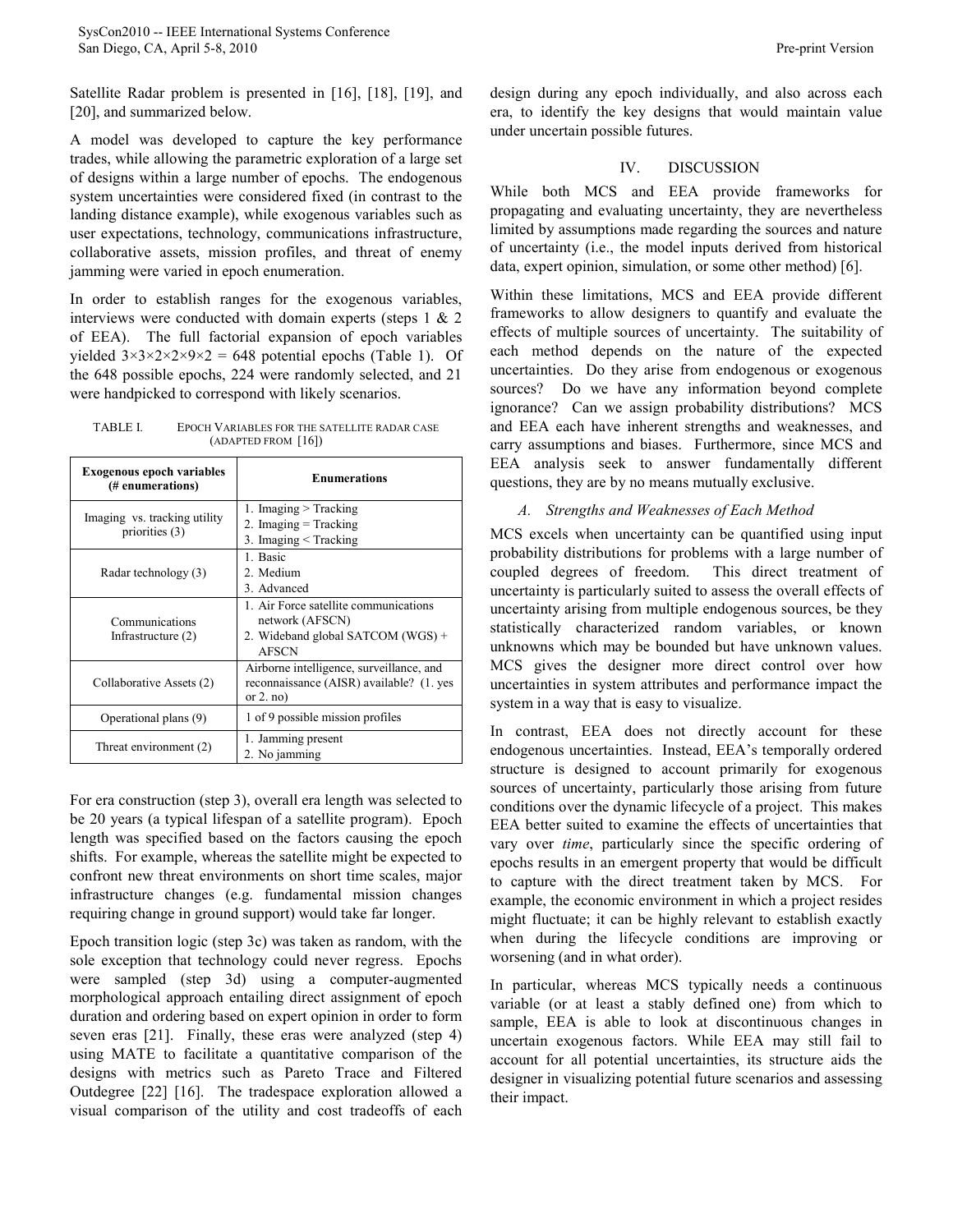SysCon2010 -- IEEE International Systems Conference San Diego, CA, April 5-8, 2010

# *B. Assumptions and Biases of Each Method*

MCS and EEA were each developed with specific types of applications in mind, and are therefore vulnerable to assumptions arising from their framework. For both methods, even exhaustive analyses will inevitably fail to account for all sources of uncertainty. Furthermore, both methods require the user to specify the nature of uncertainties as inputs to the model – only the effects of these uncertainties on the system as a whole are simulated.

Although MCS does not prohibit modeling of future uncertainty as a direct input, it is much more difficult to capture the temporal ordering represented in EEA: practically speaking, we are unlikely to capture all sources of uncertainty stemming from economic or political factors, let alone their order-dependent interactions across a project lifespan.

Conversely, Epoch-Era Analysis is specifically formulated to capture future contexts, but is less well suited to quantifying uncertainty from a large number of endogenous sources – especially model and design uncertainties. Though we can examine a large number of architectures whose associated value during any epoch is contextual, the performance of the system for a given context is generally considered fixed. The future stakeholder expectations and contextual factors are parameterized into discrete variables, allowing a more exhaustive enumeration of key uncertainties rather than a limited focus on the extremes. However, the analysis is utterly dependent on the epoch enumeration and era construction steps: handpicking epochs in order to correspond with scenarios that are deemed more likely is vulnerable to "wishful thinking", can fail to reflect the actual likelihood of future conditions, and can present a more favorable picture than ought to be expected.

# *C. Combining MCS and EEA*

As previously noted, MCS and EEA seek answers to fundamentally different questions and are not mutually exclusive. EEA can benefit from Monte Carlo's direct treatment of uncertainty to estimate how endogenous or model uncertainties will affect the performance of competing systems. For example, architectural value in any epoch can be described by a combination of endogenous factors (sampled in a MCS sense) in addition to external unknowns described by the epoch vector. This suggests an approach whereby MCS is used to quantify a range of system performances, while EEA is used to examine the additional effects of exogenous uncertainties such as changing mission requirements (see example in the next section).

An alternative approach to combining MCS and EEA is to use MCS for epoch enumeration and era construction as part of an EEA. Specification of epoch durations, conditions, and transition logic is probabilistic in nature: a random sampling of epoch variables and epoch ordering can help prevent biases that could be introduced by hand-picking.

#### *D. Example Hybrid MCS/EEA Application: Space Tug*

This example is based on a space orbital transfer vehicle ("space tug") [23, 24]. Space tug concepts face serious challenges in orbital dynamics (energy-intensive maneuvers), environments (radiation, debris, and long shut-down periods), and economics (uncertain markets and payoff). Some missions require manipulation of heavy payloads (high thrust), while for others, efficiency (high delta-V) is the key. This tradeoff favors designs that are versatile enough to maintain value in the face of changing and uncertain future demands. Additionally, since the performance of any such vehicle is as yet unproven, space tug concepts also face endogenous uncertainties regarding their achievable performance and cost. This makes this problem particularly suitable for both EEA and MCS. EEA was first applied in order to select a number of designs of interest to carry forward. Following that, the impact of cost and performance uncertainties on these selected designs was examined using MCS.

Four classes of space tug were examined based on propulsion system: bipropellant fuel, cryogenic fuel, electric engine, and nuclear propulsion. Within each class, 32 designs were initially considered (4 payload capabilities  $\times$  8 propellant tank volumes), making a total of 128 designs (4 classes  $\times$  32 in each class). The expected performance of each design in terms of thrust, delta-V, and capability to perform orbital maneuvers, as well as the expected lifecycle cost was estimated using historical margins [23].

Utility was defined as a weighted combination of its mass manipulation capability, its delta-V, and its ability to access payloads across different orbits. Three handpicked epochs were enumerated by varying the weighting functions on these parameters (representing capability stressed, flexibility stressed, and balanced paradigms). From these 128 designs, the most value robust in each category (1 each of bipropellant, cryogenic, electric, and nuclear) across epoch shifts was retained for further examination using MCS.

Carrying forward the four designs identified by EEA, MCS was used to introduce endogenous performance and cost uncertainties. Specific impulse, mass fraction, and delta-V were sampled 40 times from rectangular distributions, and the historical margins were used to reassess cost and utility of each of the designs. The resulting tradespace highlights important tradeoffs inherent in the 4 classes of design (Fig. 4).

While the nuclear option is at the high end for both cost and utility, it carries much more cost uncertainty because it is a relatively unproven technology. However, the utility uncertainty of the nuclear option is relatively narrow because the expected capabilities are sufficient to perform any mission. The utility uncertainty is high for the electric option because it may or may not have sufficient thrust to meet the requirements for a given mission. For missions it is able to perform, it is an efficient choice; otherwise, it suffers severe utility penalties.